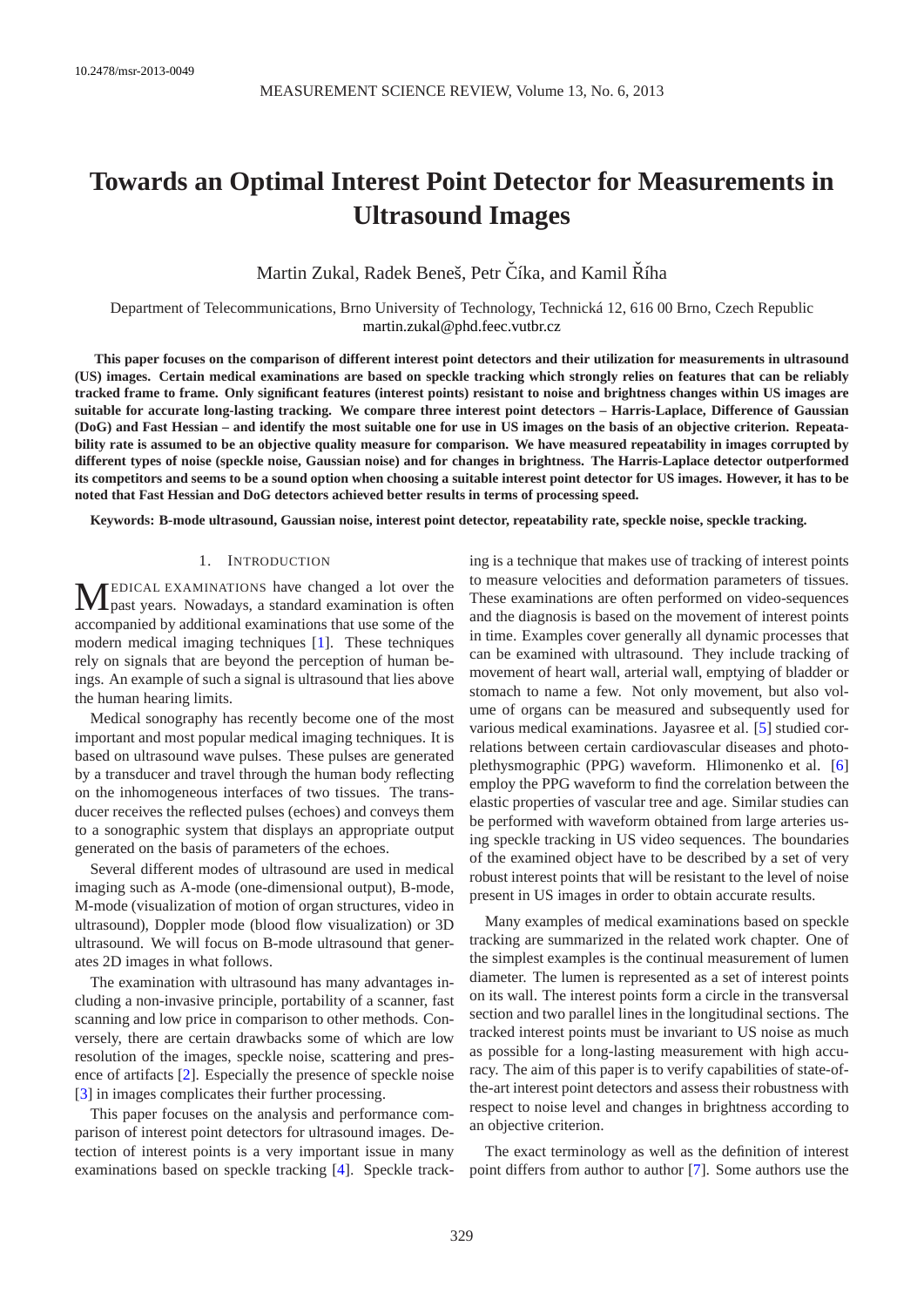term interest points, other authors use terms like salient points or local features but the meaning is the same. Generally, an interest point is a location in an image with high information content which is stable under varying viewing conditions and/or image degradations. Typical examples of these features are corners, junctions, dark blobs on light background, etc.

As there are no comparisons of suitability of different interest point detectors for ultrasound image processing available we implemented and tested three state-of-the-art detectors. Specifically, we tested the Harris-Laplace detector, the Fast Hessian detector and the Difference of Gaussian detector. These detectors will be described in detail in section [2.](#page-2-0)

All detectors were tested on a database of ultrasound images of artery which contains 84 images acquired under varying conditions. Repeatability rate was used to evaluate the performance of each detector. We evaluated repeatability rate for images that were artificially corrupted by noise of different types and with changing variance.

#### 1.1. Related work

There are certain medical examinations that analyze either movement or volume of organs in an ultrasound image sequence like estimation of ejection-fraction of heart or volume (area) of heart over time. Such examinations require sequences of images acquired in time and localized boundaries in the first frame. These boundaries are represented by a set of landmarks or visual features [\[8\]](#page-8-7) in some approaches. For instance, the approach used by McEachen and Duncan [\[9\]](#page-8-8) uses landmarks followed by a sequence of images. Some methods are based on optical flow, for example by Mailloux [\[10\]](#page-8-9) and Friedland and Adams [\[11\]](#page-8-10). This method is also used for the measurement of longitudinal motion of the vessel wall [\[12,](#page-8-11) [13\]](#page-8-12). Giachetti used the best features of the active contour and combined them with optical flow methods [\[14\]](#page-9-0).

Similar principle can be used for continual measurement of arterial diameter in transversal section [\[15,](#page-9-1) [16,](#page-9-2) [17\]](#page-9-3). This examination is applicable to measurements of Endotheliumdependent vasoreactivity (EDV) and arterial compliance. Such measurements are important because abnormal EDV is strongly linked to atherosclerosis [\[18\]](#page-9-4).

Two-dimensional tracking of the vessel wall movement can be also performed in the longitudinal section [\[12\]](#page-8-11). This examination might improve the ability to detect early abnormalities in vessel wall properties. Increased knowledge of the longitudinal movement in the arterial wall may provide new information not only on the mechanical properties of arteries, but also on the mechanical forces [\[19\]](#page-9-5). Similar measurement can be performed with many other organs, for example for mea-surement of gastric emptying [\[18\]](#page-9-4), or bladder emptying [\[20\]](#page-9-6).

Many interest point detectors have been proposed in literature over the last four decades. A thorough survey discussing great majority of them was published in [\[7\]](#page-8-6), we therefore limited ourselves to highlighting few of them in this chapter. Probably the largest group of methods for interest point detection is based on the differential approach. These algorithms detect the interest points on the basis of first or second order derivatives of the image function. Examples of algorithms belonging to this group are all the three algorithms described in section [2.](#page-2-0)

There are also other methods that follow completely different approaches. The wavelet-based salient point detector [\[21\]](#page-9-7) that uses a multiresolution analysis can be mentioned as one of them. Gaussian filters used in scale-space analysis (described later on) smooth the image which results in loss of details. The details in the image are crucial in all speckle tracking methods. This suggests that the wavelet-based salient point detector could prove useful in ultrasound image processing. A completely different approach is adopted in [\[22\]](#page-9-8) where the authors consider the image as a realisation of a zero mean Gaussian random process and the salient points are defined as rare events that are sparsely distributed under a stochastic model of the image. The local image structure is considered as an interest point if the likelihood estimation under a Brownian image model [\[23\]](#page-9-9) is minimal. As the ultrasound images do not contain extremely distinct structures, the suitability of this approach is questionable, however, possible usefulness for ultrasound image processing of such a detector would have to be verified experimentally.

The need to evaluate these algorithms objectively appeared with the growing number of detectors. A methodology to evaluate these algorithms was proposed by Schmid et al. in [\[24\]](#page-9-10). They identified two crucial properties of interest point detectors in their work. These are the information content of the interest point and stability. The information content expresses the variability of the neighborhood of a point and is closely related to entropy. Stability describes the reliability of the algorithm to reproduce the same point in a modified image. Scale changes, rotations and changes of 3D viewpoint can be found among common modifications. Stability of an algorithm can be described by a measure called repeatability rate [\[24\]](#page-9-10). A number of studies comparing different interest point detectors have been published. Mikolajczyk and Schmid compare scale and affine invariant interest point detectors (including the Harris-Laplace and Hessian detector) in [\[25\]](#page-9-11). They focus on evaluation of the detectors in terms of scale change and change of viewpoint but they do not consider brightness change. [\[24\]](#page-9-10) is the only study that assesses the dependence of repeatability rate on change of brightness. One of the detectors that is evaluated in that study is the Harris detector which is the basis of the Harris-Laplace detector used in our work. As we deal with modifications that do not change scale of the image it can be expected that the results of the Harris and Harris-Laplace algorithm will be similar in terms of change of brightness. An evaluation of the Harris-Laplace, Fast Hessian and DoG detectors with respect to change of brightness was performed in [\[26\]](#page-9-12). The performance of interest point detectors for tracking purposes in image sequence was evaluated in [\[27\]](#page-9-13).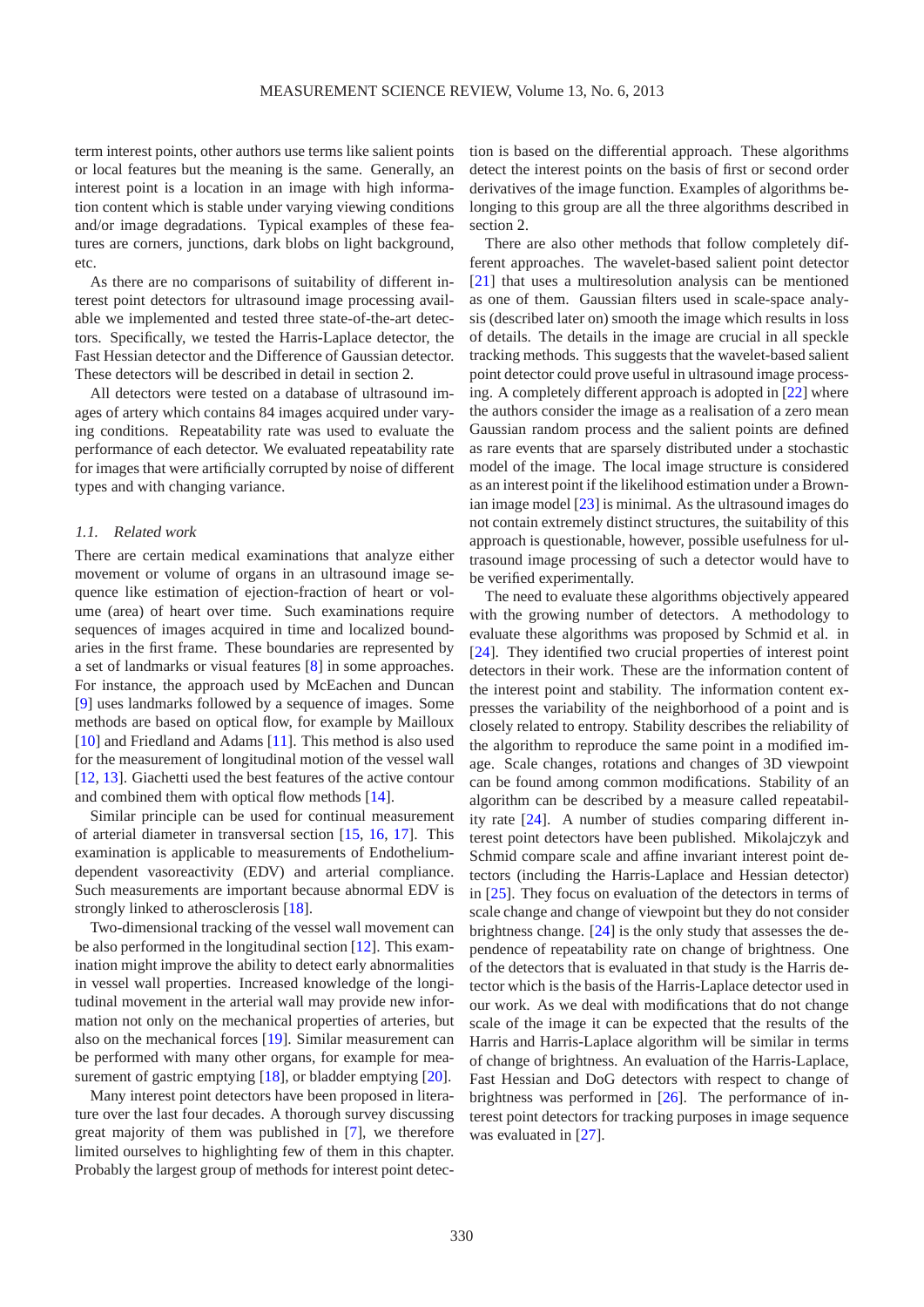## 2. INTEREST POINT DETECTORS

<span id="page-2-0"></span>In this section, the three tested detectors are described in detail. As we deal with scale-invariant interest point detectors, it is necessary to make a preliminary note on the scale-space representation of an image.

# 2.1. Scale-Space Representation

The scale-space representation [\[28\]](#page-9-14) provides a way to describe the image on multiple scales (when taken to the limit it considers all possible scales). It has been shown that the Gaussian kernels and Gaussian derivatives can be effectively used to build the scale-space.

The scale-space function in point  $\mathbf{x} = (x, y)$  is a convolution of the image function and a Gaussian kernel

$$
L(\mathbf{x}, \sigma) = G(\mathbf{x}, \sigma) * I(\mathbf{x}), \tag{1}
$$

where  $I(\mathbf{x})$  denotes the image function.  $G(\mathbf{x}, \sigma)$  represents the Gaussian kernel

$$
G(\mathbf{x}, \sigma) = \frac{1}{2\pi\sigma^2} e^{-(x^2 + y^2)/2\sigma^2}
$$
 (2)

with scale  $\sigma$ .

The partial derivative (in *a* direction) of the scale-space can be computed either by differentiating directly the scale-space function or as a convolution of the original image with the derivative of Gaussian kernel

$$
L_a(\mathbf{x}, \sigma) = \frac{\partial}{\partial a} L(\mathbf{x}, \sigma) = \frac{\partial}{\partial a} G(\mathbf{x}, \sigma) * I(\mathbf{x}).
$$
 (3)

#### 2.2. Harris-Laplace detector

The corner detector [\[29\]](#page-9-15) proposed by C.Harris is not scale invariant and its use is therefore rather limited. Nevertheless, a scale adapted modification of the Harris detector was proposed [\[25\]](#page-9-11) and named the Harris-Laplace detector. Both, the Harris detector and the Harris-Laplace detector, detect interest points using the second order matrix which describes the structure of the local neighborhood of a point. The key difference is that the second order matrix is made invariant to scale in the Harris-Laplace detector. The modified second order matrix for point  $\mathbf{x} = (x, y)$  is defined as

<span id="page-2-2"></span>
$$
M(\mathbf{x}, \sigma_I, \sigma_D) = \sigma_D^2 G(\mathbf{x}, \sigma_I) * \left[ \begin{array}{cc} L_x^2(\mathbf{x}, \sigma_D) & L_x L_y(\mathbf{x}, \sigma_D) \\ L_x L_y(\mathbf{x}, \sigma_D) & L_y^2(\mathbf{x}, \sigma_D) \end{array} \right].
$$
\n(4)

The idea is to average the local derivatives computed with Gaussian kernels of the scale  $\sigma_D$  (differentiation scale) in the neighborhood of the point. The average can be effectively computed by means of convolution with a Gaussian window *G* of the scale  $\sigma$ <sup>*I*</sup> (integration scale).

In the first step of the algorithm, candidate points are localized as maxima of the so called cornerness *H*

$$
H = \det M(\mathbf{x}, \sigma_I, \sigma_D) - k(\text{trace } M(\mathbf{x}, \sigma_I, \sigma_D))^2, \quad (5)
$$

where  $\det M(\mathbf{x}, \sigma_I, \sigma_D) = L_x^2 L_y^2 - (L_x L_y)^2$ , trace  $M(\mathbf{x}, \sigma_I, \sigma_D) = L_x^2 + L_y^2$  and *k* is a constant.

Only points for which the Laplacian-of-Gaussian

$$
|\mathrm{LoG}(\mathbf{x},\sigma_n)|=\sigma_n^2|L_{xx}(\mathbf{x},\sigma_n)+L_{yy}(\mathbf{x},\sigma_n)|,\qquad(6)
$$

reaches a maximum are selected as interest points in the second step.  $L_{xx}(\mathbf{x}, \sigma)$  denotes the second order derivative of the scale-space function and it is computed as the convolution of the image *I* in point **x** and the second order derivative of the Gaussian kernel in *x* direction:

<span id="page-2-1"></span>
$$
L_{xx}(\mathbf{x}, \sigma) = I(\mathbf{x}) * \frac{\partial^2}{\partial x^2} G(\mathbf{x}, \sigma).
$$
 (7)

 $L_{yy}(\mathbf{x}, \sigma)$  is calculated in the same way but the second order derivative of the Gaussian kernel in *y* direction ( $\frac{\partial^2}{\partial y^2} G(\mathbf{x}, \sigma)$ ) is used. The detailed description of the algorithm is described in [\[25\]](#page-9-11).

## 2.3. Fast Hessian detector

The Fast Hessian detector [\[30\]](#page-9-16) differs from the Harris detector in the matrix used to detect the interest points. It is based on the Hessian matrix which can be described in the following way

<span id="page-2-3"></span>
$$
H(\mathbf{x}, \sigma) = \left[ \begin{array}{cc} L_{xx}(\mathbf{x}, \sigma) & L_{xy}(\mathbf{x}, \sigma) \\ L_{xy}(\mathbf{x}, \sigma) & L_{yy}(\mathbf{x}, \sigma) \end{array} \right],
$$
(8)

where  $L_{xx}(\mathbf{x}, \sigma)$  and  $L_{yy}(\mathbf{x}, \sigma)$  again denote the second order derivatives of the scale-space function as defined in [7.](#page-2-1)  $L_{xy}$ (**x***,*σ) is based on convolution with  $\frac{\partial^2}{\partial y \partial x} G(\mathbf{x}, \sigma)$  and computed in accordance with [7.](#page-2-1)

The Gaussian derivative has to be cropped and discretized in order to use it in calculations. The authors of the Fast Hessian detector proposed the use of the so called box filters that approximate the second order Gaussian derivatives. The advantage of the box filters is that they can be computed very fast when the integral images [\[31\]](#page-9-17) are used. Instead of downscaling the image during the process of detection, it is possible to achieve the same effect by up-scaling the box filters. The complexity of computation of the response of the box filter is independent of its size [\[31\]](#page-9-17) which results in even higher processing speed.

The determinant of the Hessian matrix is computed for every point in the image and the local maxima are detected similarly to DoG detector described in the following section.

#### 2.4. Difference of Gaussian detector

Unlike the Harris-Laplace detector, the Difference of Gaussian (DoG) detector is a blob detector. Blobs are described as regions in the image that are brighter or darker than their surroundings.

DoG detector [\[32\]](#page-9-18) cannot be described using the matrix equations as the previous two detectors because the detection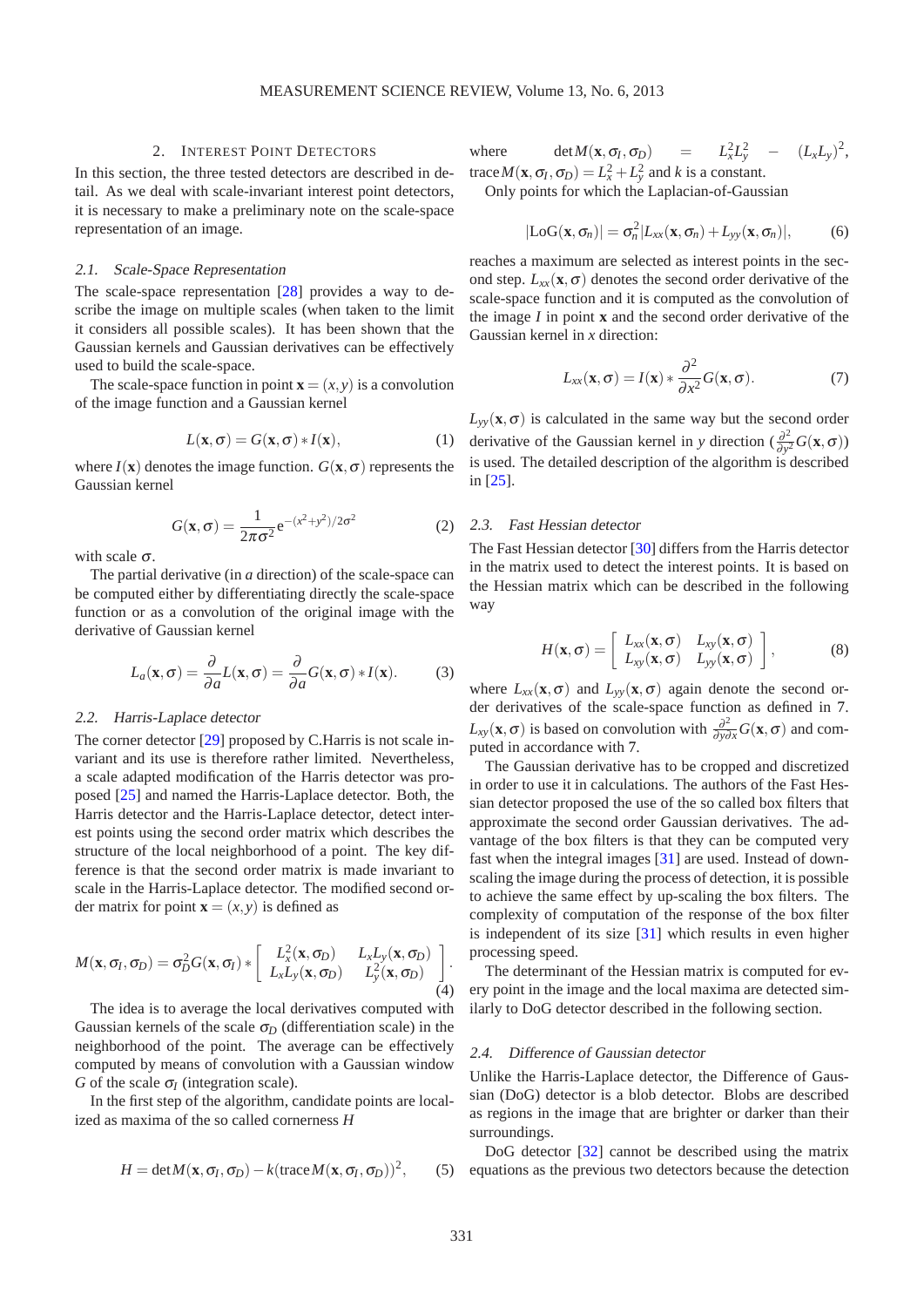is based on direct subtraction of neighboring scale-space functions. The DoG function is defined as

<span id="page-3-1"></span>
$$
D(\mathbf{x}, \sigma) = L(\mathbf{x}, k\sigma) - L(\mathbf{x}, \sigma) = (G(\mathbf{x}, k\sigma) - G(\mathbf{x}, \sigma)) * I(\mathbf{x}),
$$
\n(9)

where *k* is a constant.  $D(\mathbf{x}, \sigma)$ can be understood as an approximation of the scale normalized Laplacian of Gaussian.

The interest points are selected as the extrema of the DoG. The point is selected as an interest point only if it is larger or smaller than all its neighbors. The point is compared to its eight neighbors in the current scale and to nine neighbors in the scale above and nine neighbors in the scale below. Undertaking some additional steps is necessary in order to get the final set of interest points but this exceeds the scope of this paper. The whole process of detection is described in [\[32\]](#page-9-18).

# 3. METHODOLOGY OF EVALUATION

As mentioned earlier, the aim of this paper is to evaluate the suitability of selected interest point detectors for ultrasound images. Robust interest points have to be independent of the noise in ultrasound images and stable under brightness variation.

We chose three interest point detectors described in section [2](#page-2-0) for comparison. Firstly, the most appropriate setup of parameters of the detectors was found so that they detect a similar number of interest points in the images. This setup was performed partly according to experience and partly with the utilization of grid search. This process will be described in detail in section [3.1.](#page-3-0)

After the initial setup of detectors is completed, it is possible to compare the performance of selected detectors. Repeatability rate was chosen as a measure for comparison of the detectors. Repeatability rate is defined as the number of points repeated between two images (one image is original, the second one is modified) with respect to the total number of detected points. The experiment is based on gradual degradation of image by noise and measurement of repeatability. The better a detector performs the higher is the value of repeatability. The experiment is further described in section [3.5.](#page-4-0)

# <span id="page-3-0"></span>3.1. Initial setup of interest point detectors

It was necessary to set parameters of the detectors to detect a similar number of interest points before the comparison itself. We combined two approaches to set the parameters. Firstly, we identified parameters that affect and do not affect the number of detected points. From the ones that influence the number of detected points, we selected some of the parameters and applied the grid search algorithm to find their suitable values.

The grid search represents one of the so called brute-force search algorithms. These algorithms search the parameter space by trying all possible combinations of the parameters. A step has to be defined for each parameter. The step and the number of parameters influence the computational demands of this algorithm rapidly. The step is therefore a trade-off between speed and accuracy. Initially, we ran the algorithm with large step and selected intervals which were searched exhaustively in subsequent runs. The obtained results can be found in section [5.2.](#page-6-0)

#### 3.2. Repeatability rate

We used repeatability rate to evaluate the detectors. Repeatability rate is described in [\[24\]](#page-9-10) in detail. It is a measure that directly evaluates the quality of detected points which is applicable to any type of scene. Let us assume that we have two versions of the image acquired under different conditions. Repeatability rate compares the geometrical stability of the detected interest points in these two images. Furthermore, no specific high-level interpretation of the features is needed to evaluate repeatability. Repeatability rate  $r_i(\varepsilon)$  is defined as

$$
r_i(\varepsilon) = \left| \frac{R_i(\varepsilon)}{\min(n_1, n_i)} \right|,
$$
\n(10)

where  $R_i(\varepsilon)$  equals to the number of point pairs  $(x_1; x_i)$  which correspond within an  $\varepsilon$ -neighborhood and  $n_1 = |\{\tilde{x}_1\}|$  and  $n_i = |\{\tilde{x}_i\}|$  are the number of points detected in the common part of images  $I_1$  and  $I_i$ . It can be proved that the resulting value ranges between zero and one and therefore is often expressed in percentage. We set  $\varepsilon$  to 0.5 in our experiment.

## 3.3. Noise models

We evaluated repeatability rate for images which were artificially corrupted by noise. Specifically, we used two types of noise: the additive Gaussian noise and the speckle noise which is specific for ultrasound images.

The noise model of the additive Gaussian noise is very simple and can be expressed as

$$
I'(\mathbf{x}) = I(\mathbf{x}) + n,\tag{11}
$$

where  $I(\mathbf{x})$  refers to the original image, *n* represents the noise and  $I'(\mathbf{x})$  is the image corrupted by noise. The values of  $I(\mathbf{x})$ are expected to be floating point numbers in the range  $(0,1)$ . The values of the noise follow the normal distribution with zero mean and variance  $(\sigma^2)$  which is changed during the experiment. Values of  $I'(\mathbf{x})$  were clipped to range  $\langle 0,1 \rangle$  after the noise was added.

The speckle noise description differs slightly. It can be described by the following equation:

$$
I'(\mathbf{x}) = I(\mathbf{x}) + u_0 I(\mathbf{x}),\tag{12}
$$

where  $u_0$  is the noise. It can be directly seen that it is a multiplicative noise model. The noise in this case follows the uniform distribution with zero mean and variance which was adjusted during the experiment.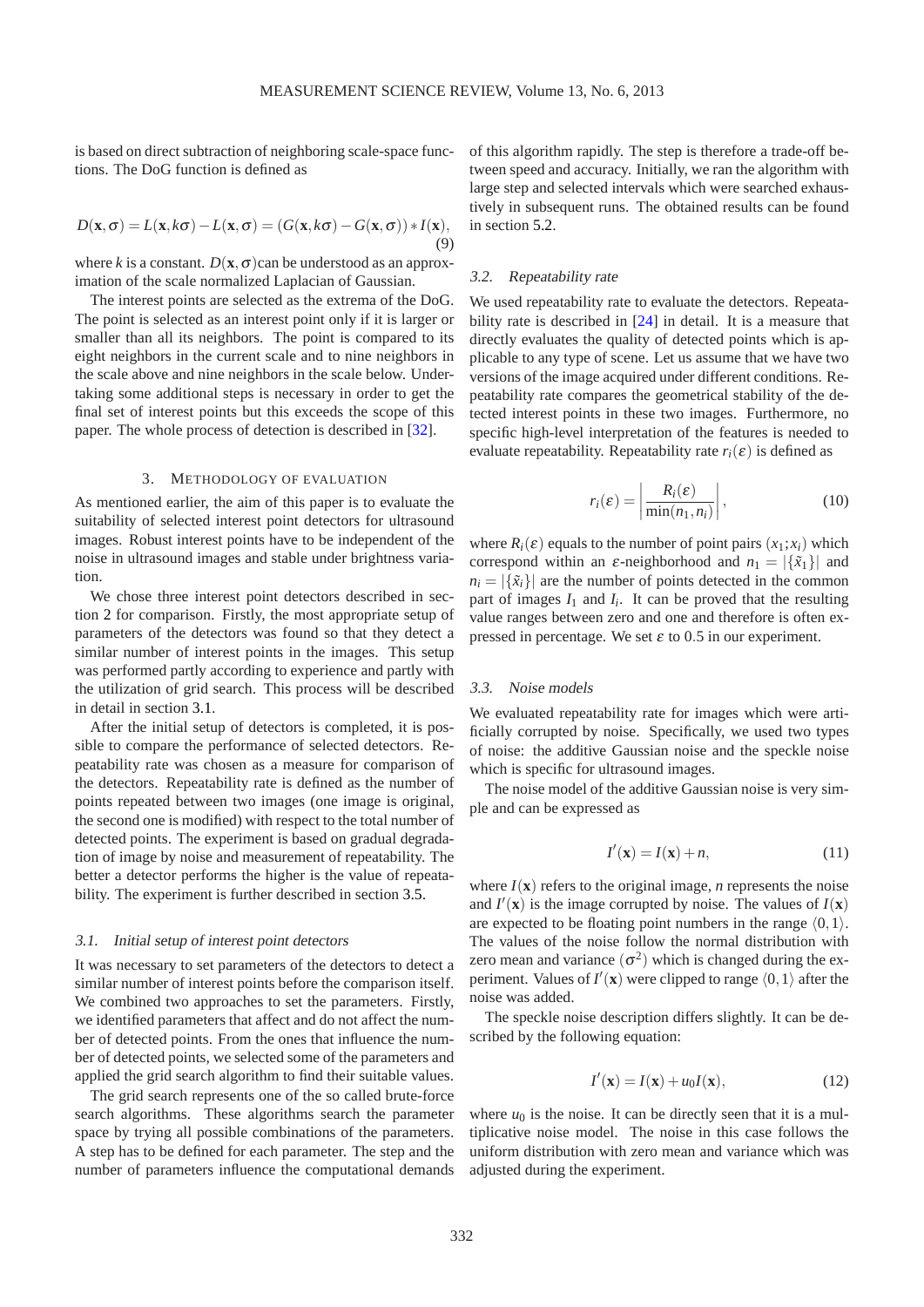<span id="page-4-1"></span>

Fig. 1: Sample image from the database.

#### 3.4. Image database

The image database contains 84 B-mode ultrasound images of common carotid artery (CCA) in longitudinal section (Fig. [1\)](#page-4-1). The database contains images of CCA of ten volunteers (mean age  $27.5 \pm 3.5$  years) with different weight (mean weight)  $76.5 \pm 9.7$  kg). Images were acquired with Sonix OP ultrasound scanner with different set-up of depth, gain, time gain compensation (TGC) curve and different linear array transducers. The resolution of images is approximately  $390 \times$ 330 px. The exact resolution depends on the set-up of the ultrasound scanner. Two different linear array transducers with different frequencies (10 MHz and 14 MHz) were used. These frequencies were chosen because of their suitability for superficial organ imaging. All images were taken by specialists with five year experience with scanning of arteries. Images were captured in accordance to the standard protocol [\[33\]](#page-9-19) with patients lying in the supine position and with the neck rotated to the left side while the right CCA was examined.

The database can be downloaded from the SPLab web  $page<sup>1</sup>$ . As far as we know, this database is the only one freely available database of ultrasound images of common carotid artery.

## <span id="page-4-0"></span>3.5. Process of evaluation

The comparison of interest point detectors consists of three experiments. First two experiments focus on the measurement of repeatability in images corrupted by varying noise. The third experiment measures repeatability in images with changing brightness. The flowcharts describing all three processes are depicted in Fig. [2.](#page-5-0) The only difference between the three figures is in one block that performs the modification which is specific to each experiment.

The speckle noise was added to the input image data set during the first experiment. The experiment was conducted according to the flow chart shown in Fig. [2a.](#page-5-1) The second experiment differs only in the type of noise which was added to the image. It was additive Gaussian noise in this case. A flowchart describing the process can be found in Fig. [2b.](#page-5-2) The variance of the noise was changed from 0.0 to 1.0 with quadratic scale during both experiments. The third experiment examined the sensitivity of detectors to the change of brightness in ultrasound images. The parameter *k*, which transforms the gray scale according to  $I'(\mathbf{x}) = kI(\mathbf{x})$ , was changed during this experiment. Steps performed in this experiment are depicted in a flowchart in Fig. [2c.](#page-5-3)

## 4. IMPLEMENTATION

Using Matlab to implement the algorithms that are being proposed in papers has become almost standard. We are fully aware of many advantages that Matlab brings but unlike many other research teams that use Matlab, we used a novel approach to implement the whole process of evaluation of the detectors. We built the whole process on top of RapidMiner<sup>2</sup> which is a popular tool meant for data mining. It is designed to process numerical data that can be imported in a number of different formats (xls, csv, etc.). RapidMiner offers more than 100 learning algorithms that can be applied to the data.

Thanks to the simple extension mechanism new plugins can be added to RapidMiner. The plugins can either implement new data mining algorithms or provide means to extract numerical data from other media (like images). The wide range of data mining methods available in RapidMiner can be then used to analyze the extracted data.

The simplicity of the extension mechanism was fully exploited by members of SPLab at the Brno University of Technology who have recently developed an extension, called IMMI (IMage MIning) [\[34\]](#page-9-20). The extension offers over 140 algorithms that cover the basic as well as some advanced image processing techniques.

Nonetheless, methods for corrupting the image by noise, change of brightness of the image, interest point detection and evaluation of interest point detectors had to be added.

The Harris-Laplace detector was implemented according to the paper by K. Mikolajczyk and C. Schmid [\[25\]](#page-9-11). The DoG detector was also implemented according to the original paper by D.G.Lowe [\[32\]](#page-9-18). The method is protected under US patent, $3$  but it is free for individual research use. The original implementation of the Fast Hessian detector (used in the SURF (Speeded Up Robust Features) detector and descriptor) is closed-source and it is not suitable for research. However, there is a number of open-source implementations of the SURF algorithm but they differ from the original one. An evaluation of some of the open-source implementations is available in [\[35\]](#page-9-21). Our implementation is based on the Open-SURF library [\[36\]](#page-9-22) which was ported to Java programming language.

One of the main contributions of this paper is the implementation of these functions into the IMMI extension. The

<span id="page-4-2"></span>[<sup>1</sup>http://splab.cz/en/download/databaze/ultrasound](http://splab.cz/en/download/databaze/ultrasound)

<span id="page-4-3"></span>[<sup>2</sup>http://rapid-i.com](http://rapid-i.com)

<span id="page-4-4"></span><sup>3</sup>Method and apparatus for identifying scale invariant features in an image and use of same for locating an object in an image David G. Lowe, US Patent 6,711,293 (March 23, 2004). Provisional application filed March 8, 1999. Asignee: The University of British Columbia.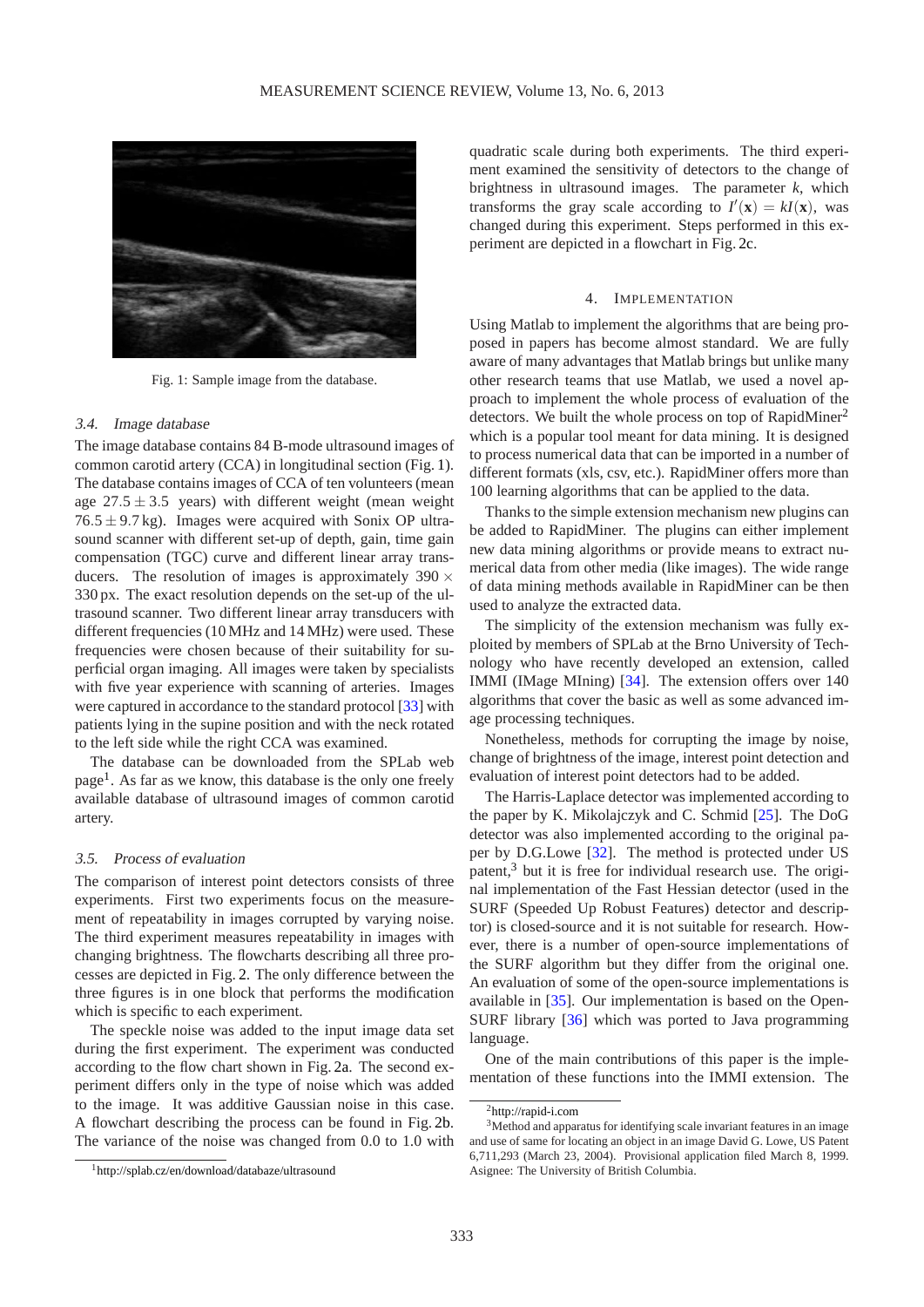<span id="page-5-1"></span><span id="page-5-0"></span>

<span id="page-5-2"></span>Fig. 2: Flow charts for three experiments.

IMMI extension is freely available for non-commercial purposes and can be downloaded from the project home pag[e4](#page-5-4).

# 5. RESULTS

## 5.1. Selected setup of interest point detectors

As mentioned above, certain parameters were chosen according to recommended settings and experience. The rest of the parameters was set using the grid search method. The grid search method gradually adjusts the setup of the parameters of detectors and measures the number of detected points. The dependences of the number of detected points with changing setup of parameters for different detectors are shown in Fig. [3,](#page-6-1) Fig. [4](#page-6-2) and Fig. [5.](#page-7-0) The main presumption when choosing the most suitable setup of parameters was based on the fact, that detectors are comparable, if they detect similar count of interest points (in our case, approximately 23 000 interest points in 84 ultrasound images). The final parameter setup for each detector is summarized in Tab. [1](#page-5-5) and the number of detected points is in Tab. [2.](#page-5-6)

The octave parameter defines the number of steps in each octave (doubling of  $\sigma$  = downscaling the image). The scale parameter determines the maximum number of scales that will be searched for interest points. It influences the width and  $\sigma$ of the Gaussian kernel which is used to downscale the image. The threshold parameter serves to reject points with weak response. The initial sigma parameter (as the name implies) is used as the initial  $\sigma$  of the Gaussian kernel.

<span id="page-5-5"></span>Table 1: The final parameter setup for each interest point detectors.

<span id="page-5-3"></span>

| Parameter     | Type of choice         | Value             |
|---------------|------------------------|-------------------|
|               | <b>Fast Hessian</b>    |                   |
| Octaves       | GS (Grid search)       | 1                 |
| Threshold     | GS                     | 6.3               |
|               | Harris-Laplace         |                   |
| Threshold     | Manual                 | $\mathbf{\Omega}$ |
| Octaves       | GS                     | 5                 |
| Scales        | GS                     | 16                |
|               | Difference of Gaussian |                   |
| Octaves       | GS                     | 3                 |
| Initial sigma | GS                     | 1.6               |
|               |                        |                   |

<span id="page-5-6"></span>Table 2: Number of points detected by each detector.

| Detector                        | Number of points |
|---------------------------------|------------------|
|                                 |                  |
| <b>Fast Hessian</b>             | 22750            |
| Harris-Laplace                  | 20309            |
| Difference of Gaussian detector | 23764            |

Examples of points detected by the detectors (with setup that was described above) in a sample image from the database are presented in Fig. [6.](#page-6-3) The size of the circles corresponds to the strength of the response of the algorithm to the interest point. Points detected in an unmodified image are depicted in the first row. The second row shows the same image corrupted with additive noise of variance equal to 0*.*12 and points detected by the detectors in this image. It can be

<span id="page-5-4"></span>[<sup>4</sup>http://splab.cz/en/research/data-mining/articles](http://splab.cz/en/research/data-mining/articles)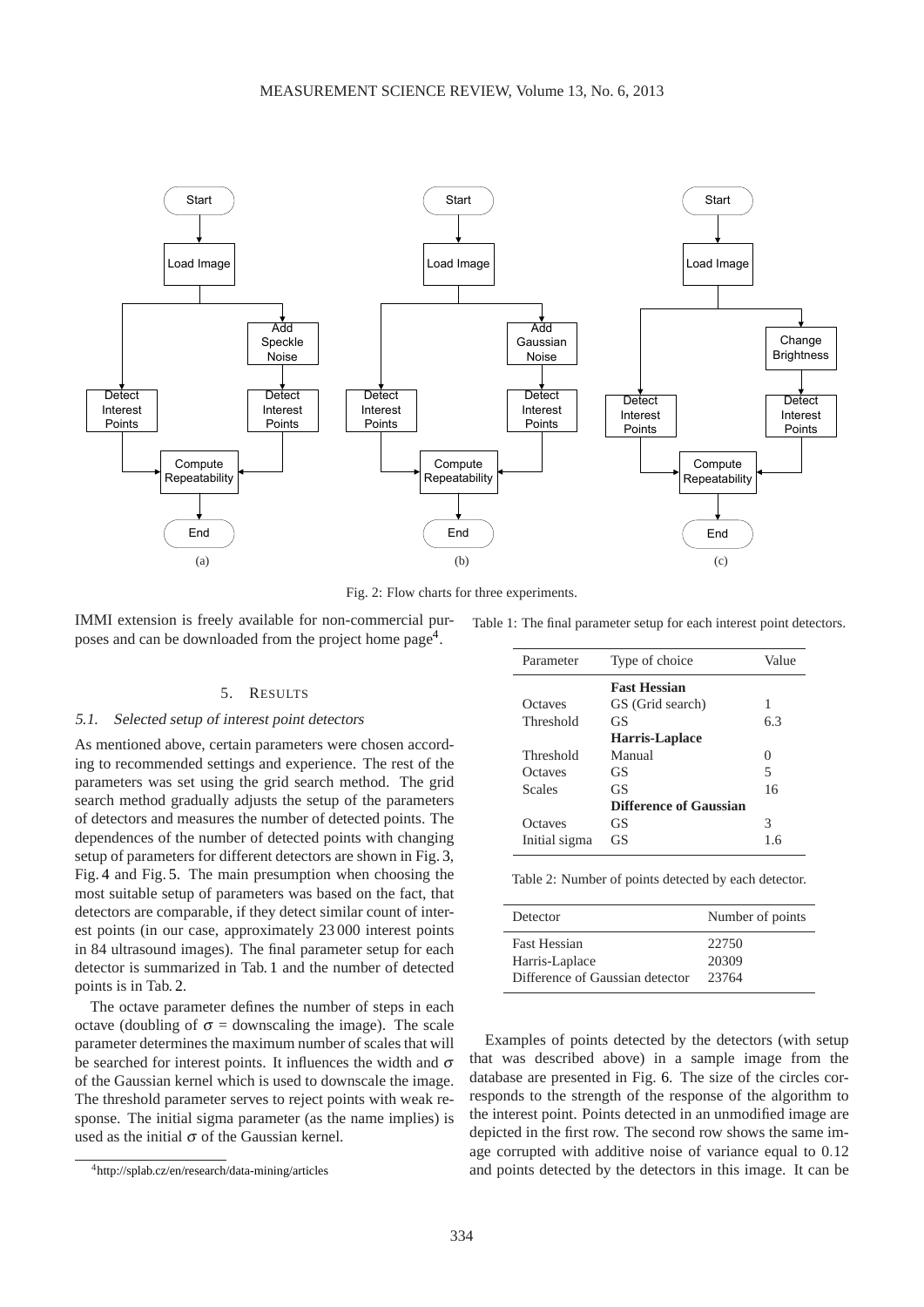<span id="page-6-3"></span>

(d) Difference of Gaussian detector (e) Harris-Laplace detector (f) Fast Hessian detector

Fig. 6: First row: Sample image with detected interest points. Second row: Sample image corrupted with additive noise ( $\sigma = 0.12$ ) with detected interest points

<span id="page-6-1"></span>

<span id="page-6-2"></span>

Fig. 3: Number of points detected by Harris-Laplace detector for different parameter setups.

observed that in noised image the number of detected interest points increases because the previously uniform areas now contain more details that are considered as interest points by the detectors.

<span id="page-6-0"></span>5.2. Dependence of repeatability rate on image modification The dependence of repeatability on the amount of speckle noise for tested detectors is depicted in Fig. [7.](#page-7-1) The results in Fig. [7](#page-7-1) show that most resistant to speckle noise is the Harris-Laplace detector, which achieves good level of repeatability

even if the level of added noise is significant. Figure [8](#page-7-2) shows the results of the second experiment during which the Gaussian noise was added to the images. The

Fig. 4: Number of points detected by Fast Hessian detector for different parameter setups.

Harris-Laplace detector achieves best results also in this experiment.

The results obtained in the experiment that changed the brightness of the image can be found in Fig. [9.](#page-7-3) The best detector for slightly brightened images ( $k \in \langle 1, 1.5 \rangle$ ) is again Harris-Laplace. However, the Harris-Laplace detector achieves worse results for more brightened images  $(k > 1.5)$ and darkened images  $(k < 1)$ 

# 6. DISCUSSION

The results suggest that the most suitable interest point detector for US images is the Harris-Laplace detector. It outperforms the other detectors even in cases when the images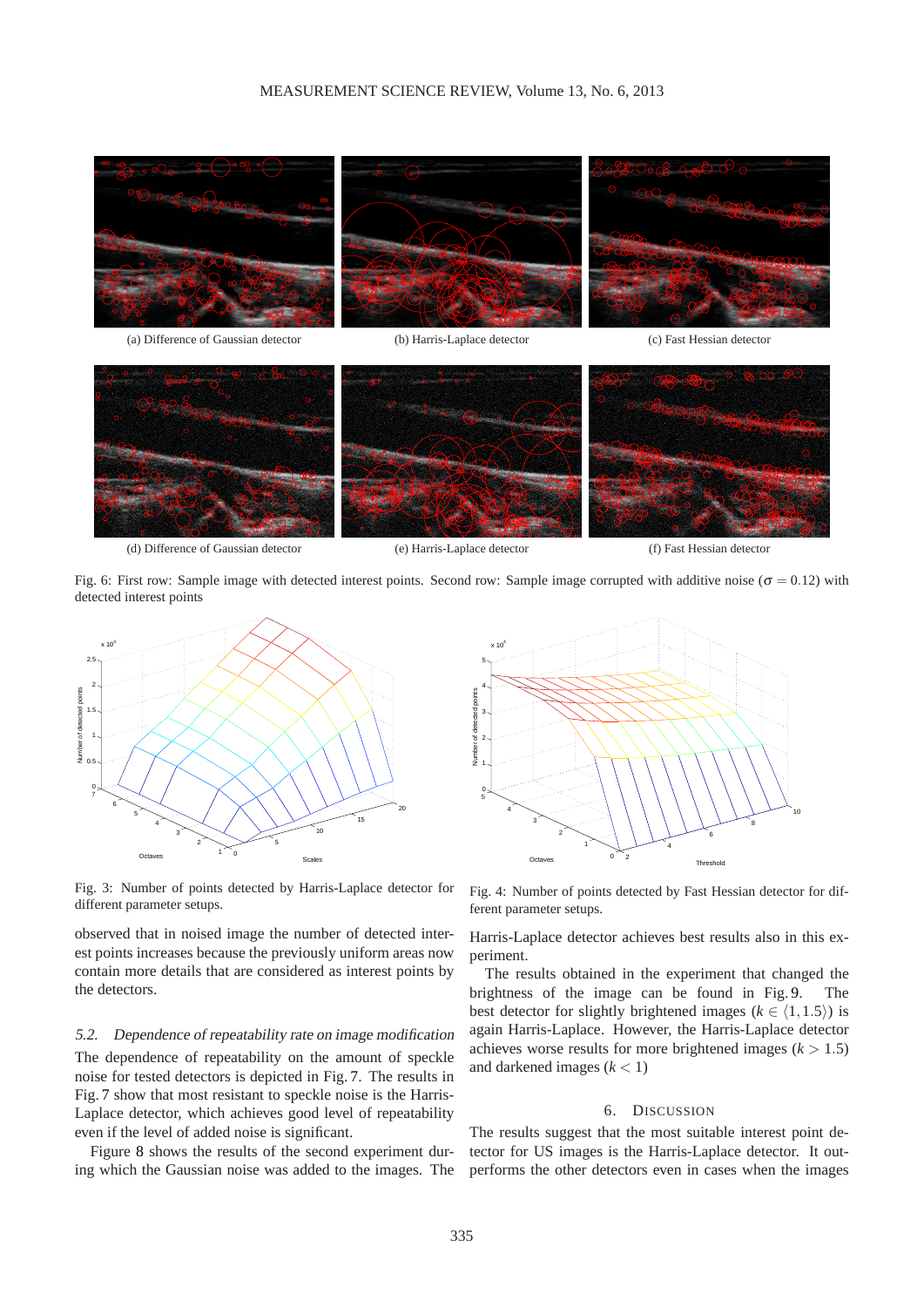<span id="page-7-0"></span>

<span id="page-7-1"></span>Fig. 5: Number of points detected by Difference of Gaussian detector for different parameter setups.



Fig. 7: Repeatability of detectors for different level of speckle noise.

are significantly corrupted by noise. Nonetheless, the Harris-Laplace detector has considerably higher computational complexity than the DoG and the Fast Hessian detector. The reason for this is that the matrix *M* contains only the first order derivatives of the scale-space function  $L_x(\mathbf{x}, \sigma_n)$  and  $L_y(\mathbf{x}, \sigma_n)$ and not the second order derivatives (see equation [4](#page-2-2) and compare it with equations [8](#page-2-3) and [9\)](#page-3-1). The second order derivatives  $L_{xx}(\mathbf{x}, \sigma_n)$  and  $L_{yy}(\mathbf{x}, \sigma_n)$ , which are needed for selecting the scale-invariant points, have to be therefore computed in a separate step which results in a lower processing speed. A comparison of the Harris-Laplace and DoG detectors in terms of computational complexity can be found in [\[25\]](#page-9-11). From this paper follows that the run time of the Harris-Laplace detector is ten times higher than in case of the DoG detector which corresponds with our results. The computational complexity of the Harris-Laplace detector can be further reduced as proposed by Mikolajczyk and Schmid in the same work [\[25\]](#page-9-11) which shortens the run time to approximately a double of the value achieved by the DoG detector. The authors of the Fast Hessian detector claim that their detector outperforms the DoG detector in terms of the run time more than three times [\[30\]](#page-9-16). We can conclude that the Fast Hessian detector has lowest complexity, the DoG is in the middle and the Harris-Laplace

<span id="page-7-2"></span>

<span id="page-7-3"></span>Fig. 8: Repeatability of detectors for different level of Gaussian noise.



Fig. 9: Repeatability of detectors for different changes of brightness. If factor  $k > 1$  the image is brightened, if factor  $k < 1$  the image is darkened.

detector has the highest complexity.

We can compare the results from  $[25]$  and  $[26]$  with the experiment where the brightness of the image was changed and the repeatability of detectors was measured. Different datasets are used for evaluation in the aforementioned papers. In the former study the authors use their own dataset while two databases popular in the image processing community are used in the latter one. It is also important to mention that the former study does not evaluate the same three detectors as we used and only the results of the Harris detector can be indirectly compared with the results of the Harris-Laplace detector which is a scale-invariant version of the Harris detector. The Harris detector achieved better results than its scale-invariant counterpart which means that the Harris-Laplace detector tends to favor points that are scale invariant over the ones that are stable under change of brightness. In [\[26\]](#page-9-12), the Fast Hessian and DoG detectors notably outperformed the Harris-Laplace detector especially when the image was darkened. These results were more or less confirmed also in our study. Overall results of the detectors were bet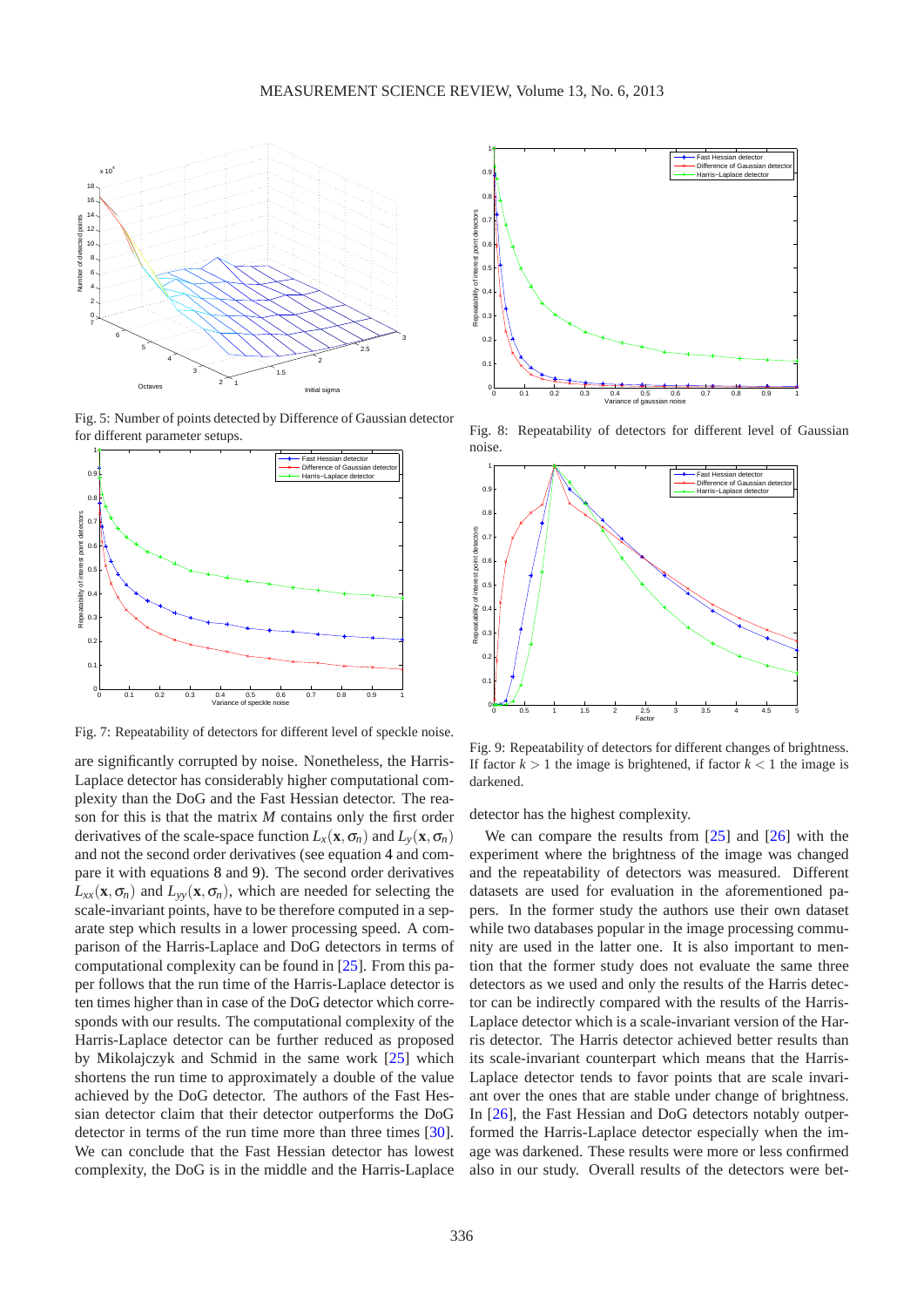ter when tested on standard (meaning not ultrasound) images. This may be explained by the fact that the US images contain higher level of specific noise which is in some cases falsely detected as interest point. The authors in [\[27\]](#page-9-13) do not use the repeatability rate as the measure, therefore, it is not possible to directly compare their results with ours.

# 7. CONCLUSION

This paper compares suitability of three interest point detectors for use in US images. Interest point detection is a necessary step preceding medical examinations that are based on speckle tracking such as continual measurement of lumen diameter, arterial stiffness and arterial compliance. The tracked interest points have to be invariant to noise as much as possible for high accuracy of long-lasting measurement. We performed three experiments that measure repeatability of detectors in varying noise (Gaussian and speckle) and changes in brightness.

- The first two experiments examined the stability of the detectors under changing variance of noise of different types. The results show that the most robust is the Harris-Laplace detector whose repeatability does not drop so steeply when compared to the other ones.
- The third experiment focuses on change of brightness in the images. The Harris-Laplace detector did well also in this experiment. It achieved best results for values of *k* in range  $\langle 1, 1.5 \rangle$ . Nevertheless, DoG and Fast Hessian outperformed Harris-Laplace when the images were darkened and also for values of *k* larger than 1.5.

All the experiments were conducted with utilization of the IMMI extension of RapidMiner [\[34\]](#page-9-20). New processes for finding the optimal setup of parameters and evaluation of the quality of the interest point detectors were designed and published in this paper.

Additional contributions of this paper reside in acquisition and publishing of a new ultrasound image database and in the implementation of all necessary operators into the IMMI extension of RapidMiner. As the IMMI extension and the image database are freely available, all tested interest point detectors, as well as other operators, can be utilized by other research teams.

A possible direction for future work is to test other interest point detectors such as the Harris corner detector [\[29\]](#page-9-15) or the salient point detectors described in [\[21,](#page-9-7) [22\]](#page-9-8).

## 8. ACKNOWLEDGEMENTS

The described research was performed in laboratories supported by the SIX project; the registration number CZ.1.05/2.1.00/03.0072, the operational program Research and Development for Innovation. The research was also supported by the project FEKT-S-11-17 Research of sophisticated methods for digital audio and image signal processing sponsored by the Brno University of Technology.

#### **REFERENCES**

- <span id="page-8-0"></span>[1] Acharya, R., Wasserman, R., Stevens, J., Hinojosa, C. (1995). Biomedical imaging modalities: a tutorial. *Computerized Medical Imaging and Graphics* 19(1), 3–25.
- <span id="page-8-1"></span>[2] Tay, P. C., Acton, S. T., Hossack, J. A. (2011). A wavelet thresholding method to reduce ultrasound artifacts. *Computerized Medical Imaging and Graphics* 35(1), 42–50.
- <span id="page-8-2"></span>[3] Sun, O., Hossack, J. A., Tang, J., Acton, S. T. (2004). Speckle reducing anisotropic diffusion for 3d ultrasound images. *Computerized Medical Imaging and Graphics* 28(8), 461–470.
- <span id="page-8-3"></span>[4] Notomi, Y., Lysyansky, P., Setser, R. M., Shiota, T., Popovic, Z. B., Martin-Miklovic, M. G., Weaver, J. A., Oryszak, S. J., Greenberg, N. L., White, R. D., Thomas, J. D. (2005). Measurement of ventricular torsion by two-dimensional ultrasound speckle tracking imaging. *Journal of the American College of Cardiology* 45(12), 2034–2041.
- <span id="page-8-4"></span>[5] Jayasree, V. K., Sandhya, T. V., Radhakrishnan, P. (2008). Non-invasive studies on age related parameters using a blood volume pulse sensor. *Measurement Science Review* 8, 82–86.
- <span id="page-8-5"></span>[6] Hlimonenko, I., Meigas, K., Vahisalu, R. (2003). Waveform analysis of peripheral pulse wave detected in the finger tip with photoplethysmograph. *Measurement Science Review* 3, 49–52.
- <span id="page-8-6"></span>[7] Tuytelaars, T., Mikolajczyk, K. (2008). *Local Invariant Feature Detectors: A Survey*. Hanover, MA, USA: Now Publishers Inc.
- <span id="page-8-7"></span>[8] Mital, P., Smith, T., Hill, R., Henderson, J. (2011). Clustering of gaze during dynamic scene viewing is predicted by motion. *Cognitive Computation* 3, 5–24. 10.1007/s12559-010-9074-z.
- <span id="page-8-8"></span>[9] McEachen, J. C., I., Duncan, J. S. (1997). Shape-based tracking of left ventricular wall motion. *IEEE Trans. Med. Imag.* 16(3), 270–283.
- <span id="page-8-9"></span>[10] Mailloux, G. E., Bleau, A., Bertrand, M., Petitclerc, R. (1987). Computer analysis of heart motion from twodimensional echocardiograms. *IEEE Trans. Biomed. Eng.* BME-34(5), 356–364.
- <span id="page-8-10"></span>[11] Friedland, N., Adam, D. (1989). Automatic ventricular cavity boundary detection from sequential ultrasound images using simulated annealing. *IEEE Trans. Med. Imag.* 8(4), 344–353.
- <span id="page-8-11"></span>[12] Cinthio, M., Ahlgren, A. R., Jansson, T., Eriksson, A., Persson, H. W., Lindstrom, K. (2005). Evaluation of an ultrasonic echo-tracking method for measurements of arterial wall movements in two dimensions. *IEEE Trans. Ultrason., Ferroelectr., Freq. Control* 52(8), 1300–1311.
- <span id="page-8-12"></span>[13] Cinthio, M., Ahlgren, A. R., Bergkvist, J., Jansson, T., Persson, H. W., Lindstrom, K. (2006). Longitudinal movements and resulting shear strain of the arterial wall.